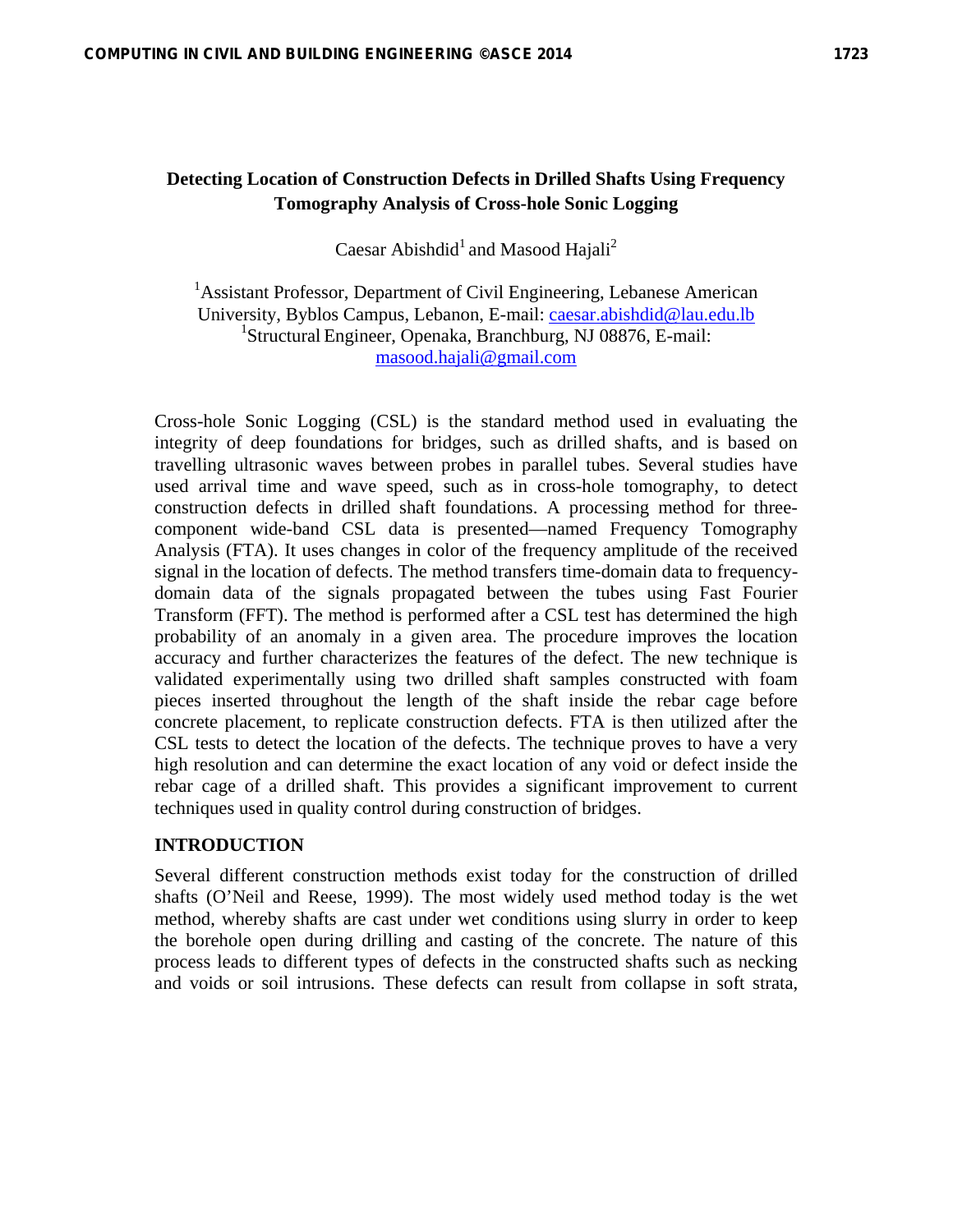falling of boring spoils from the surface, tightly-spaced rebar, or the existence of dry chunks of concrete.

Sarhan et al. (2003) showed that defects occupying up to 15% of the drilled shaft's cross section could remain undetected. Camp et al. (2007) found that, out of 441 drilled shafts tested on multiple projects in South Carolina, about 75% of the projects had at least one shaft containing a defect, and 33% of all shafts tested contained at least one defect. Such defects in the integrity of the drilled shaft can affect their performance and ability to carry the large loads they are designed for. For this reason quality control is a critical factor in the construction of this type of deep foundations. Several methods are currently used to perform nondestructive testing (NDT) of deep foundations. CSL has become a common and reliable method among the most usual methods of NDT testing. ASTM D6760 (2008) provides a complete guidance for the CSL test. Chang and Nghiem (2006) showed that defects near the top of a drilled shaft will significantly affect its structural capacity.

The CSL method is discussed in details by Baker, et al. (1993) and O'Neill (1999). CSL is a type of NDT that is based on the propagation of ultrasonic waves between two or more access tubes inside the reinforcing steel cage. CSL has been shown to be the most reliable technique for assessing the integrity of in-place constructed deep foundation elements such as drilled shafts. Iskander, et al. (2003) studied drilled shafts with built-in defects located in various sections within the shafts and included voids and soil inclusions occupying 5 - 45% of the cross section. The study concluded that methods such as CSL and cross hole tomography are generally able to identify defects exceeding 10% of the cross sectional area.

Several variations of the CSL test have been developed over the years. One specific variant of the CSL is the Cross-hole Tomography (CT) test that is performed by keeping the receiver at a fixed position and raising the hydrophone while it is emitting sonic pulses. As in the CSL test, the arrival times from the hydrophone to the receiver probe are recorded, and the ray-paths make the three dimensional modeling of the suspect shaft possible. Olson and Hollena (2002) used CT velocity imaging method of concrete defects in drilled shafts by producing colored velocity tomograms of the defects. Some applications of CT have been reported by Tronicke (2002) in hydrological applications, and by Fullagar, et al. (2000) in mining application.

### **OBJECTIVES AND APPROACH**

The purpose of this study is to present a new method developed to detect the exact location of the defects after performing the CSL test. To accomplish this objective, two drilled shaft samples were constructed with prefabricated voids and tested seven days after concrete placement using CSL. The results were evaluated using signal processing. An improved detection method was used that considers not only the traditional arrival time changes but also the signal strength and frequency amplitude of the signal reduction to improve the location accuracy.

**Test Samples.** The test specimens 20 inches (50.8 cm) diameters, and a length of 4 feet (122 cm). The formwork had a length of 48 inches (122 cm), a width of 48 inches (122 cm), and a height of 48 inches (122 cm). A sona-tube with a diameter of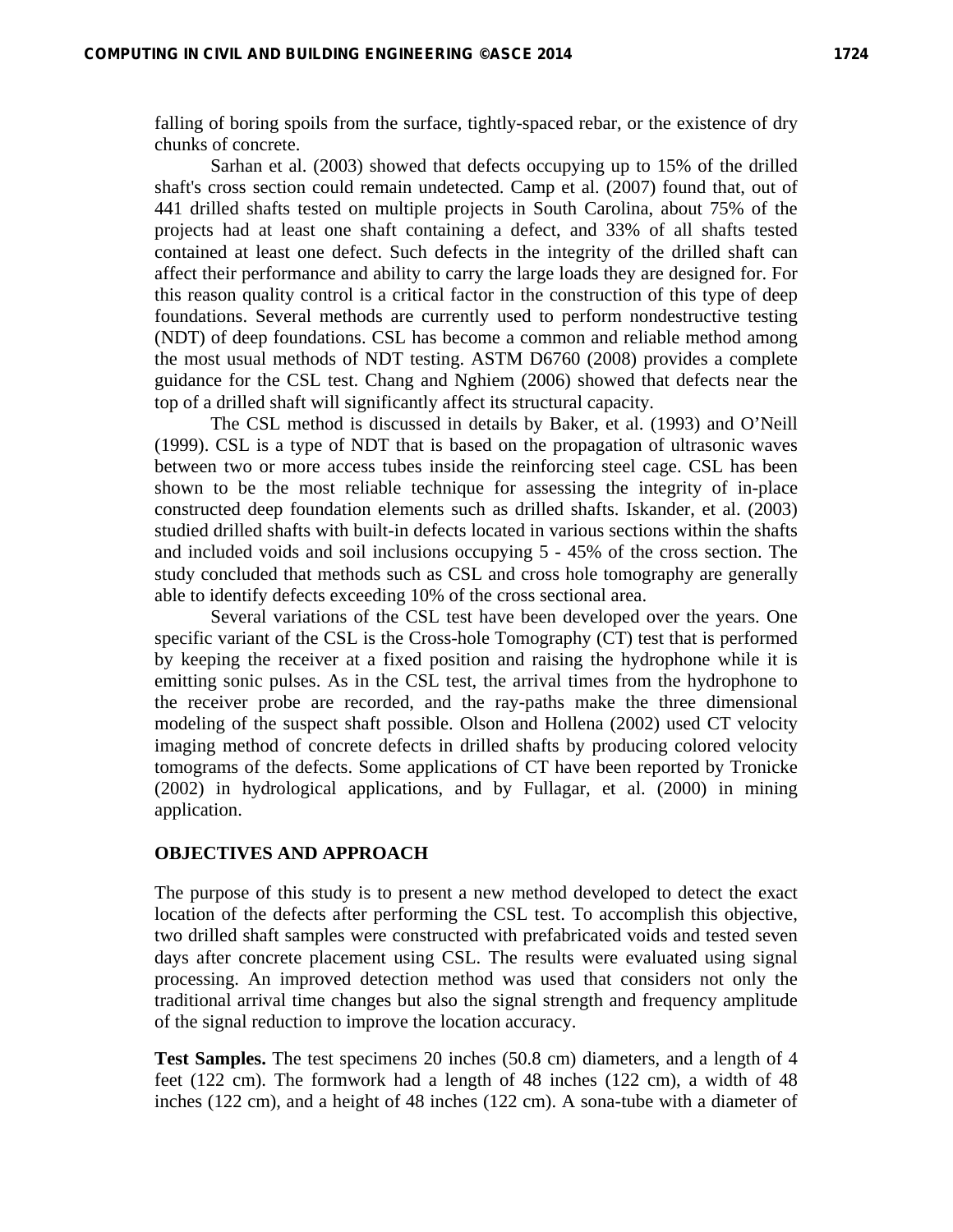20 inches (50.8 cm) and a length of 4 feet was used as a casing around the drilled shaft. The shaft was longitudinally reinforced with six (6), No. 10, Grade 60, steel bars equally spaced around the perimeter. The horizontal ties used were No. 4 and were spaced at 4 inches on center. The clear cover on all steel was 1 inch. The CSL tubes that were installed inside and outside the cage were galvanized tubes with 2 inches (5 cm) inside diameter. Figure 1 shows a schematic of the test samples.

 The specimens had four access galvanized tubes inside the cage and four tubes outside the cage. Each galvanized tube was fixed at the end and at third points throughout the length of the shaft. For all the specimens, the outside galvanized tubes were installed and aligned to be 3 inches (7.5 cm) away from the edge of the shaft. Dry limestone with a unit weight of  $80 \text{ lb/ft}^3$  was placed and compacted in three lifts outside the sona-tubes. Concrete with 5,000 psi compressive strength was placed inside the sona-tubes. The sona-tubes were then removed and the concrete vibrated inside the sample shafts to create a perfect bond with the soil. The specimens were tested one week after concrete placement.



**Figure 1. Plan View of Test Specimens with CSL Tubes** 

**Defect Modeling and Test Procedure.** Based on common void sizes from the field and from literature, the built-in voids placed in the test shafts occupy about 20% of the gross cross sectional area. One test shaft had prefabricated voids at the top and the bottom of the shaft, and another sample with a built-in void at the middle of the shaft's length—both inside the rebar cage. Foam pieces measuring 7 inches (17.8 cm) in length were used to simulate the void defect, and were secured in place by wire ties to the steel rebar cage. The defects in the test shafts are situated within the test shafts as shown in Figure 2.

A standard CSL test as per ASTM 6760 Standard Test Method for Integrity Testing of Concrete Deep Foundations by Ultrasonic Crosshole Testing (ASTM D6760, 2008), was conducted between the inside tubes after being filled with water to ensure good acoustic coupling. Signal processing was used to analyze the data obtained. Six CSL tests were performed between the tubes inside the concrete (tubes 5-6, 5-7, 5-8, 6-7, 6-8 and 7-8) one week after concrete placement. Also, four CSL tests were performed between the inside and outside tubes (tubes 1-5, 2-6, 3-7, and 4- 8).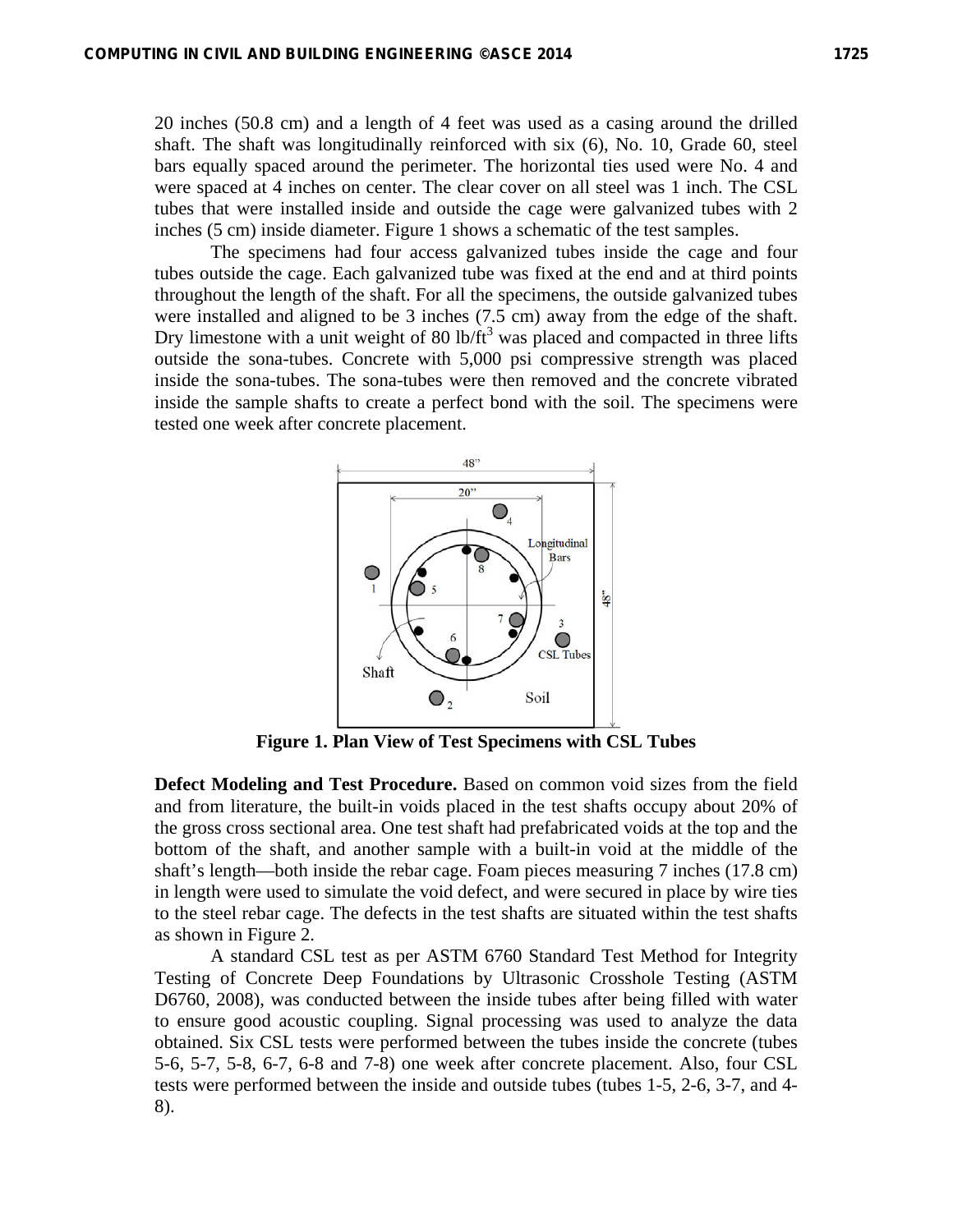**Signal Processing On the CSL Test Results.** After performing the CSL test, the data acquisition signal graph was recorded. Time domain data can easily be obtained from the data acquisition signal. Figure 3 shows the data acquisition signal for two separate CSL tests on the drilled shaft sample at the height of 31.5 inches, between two tubes inside the concrete (C-C). It can be seen that both tests have exactly the same first arrival time (FAT).



(a) Specimen 1 (b) Specimen 2 **Figure 2. Constructed Voids inside the Caging Through the Length of the Shaft Specimen** 

Time domain contours do not allow for the detection of the exact location of the defects. The time domain data was therefore converted to frequency domain data using Fast Fourier Transform (FFT), in order to obtain the frequency domain tomography. Discrete Fourier Transform (DFT) is a specific kind of discrete transform, used in Fourier analysis. It transforms one function into another. The frequency domain curves were de-noising using wavelet decomposition and fitted with a tenth degree polynomial as shown in Figure 4. It can be seen that both have almost the same maximum amplitude of signal. It also shows that the maximum amplitude of the signal is around  $7.0\times10^{-4}$  when both tubes are placed inside the concrete. Since limestone material is not as dense as concrete, it can be said that the FAT for a concrete-soil test is much higher than that in the concrete-concrete test; this is because the ultrasonic wave travel time is much higher.

It is difficult to identify the frequency components by looking at the original signal. Converting it to the frequency domain, the discrete Fourier transform of the noisy signal *y* is found by taking the FFT of the signal. The FFT utilizes an algorithm to perform the same function as the DTF, but in much less time.

Plots similar to Figure 4 were used to obtain the maximum amplitude of the signals, which were  $7.2\times10^{-4}$  for C-C test and  $2.8\times10^{-4}$  for C-S test. Figure 4 also shows that in the frequency domain, both C-C tests have almost the same frequency domain data and the same maximum amplitude of signal. Results from two C-S tests show that for one test with concrete thickness of 5 inches, the maximum amplitude of the signal is about  $8\times10^{-5}$ , and for other test with concrete thickness of 4 inches, it is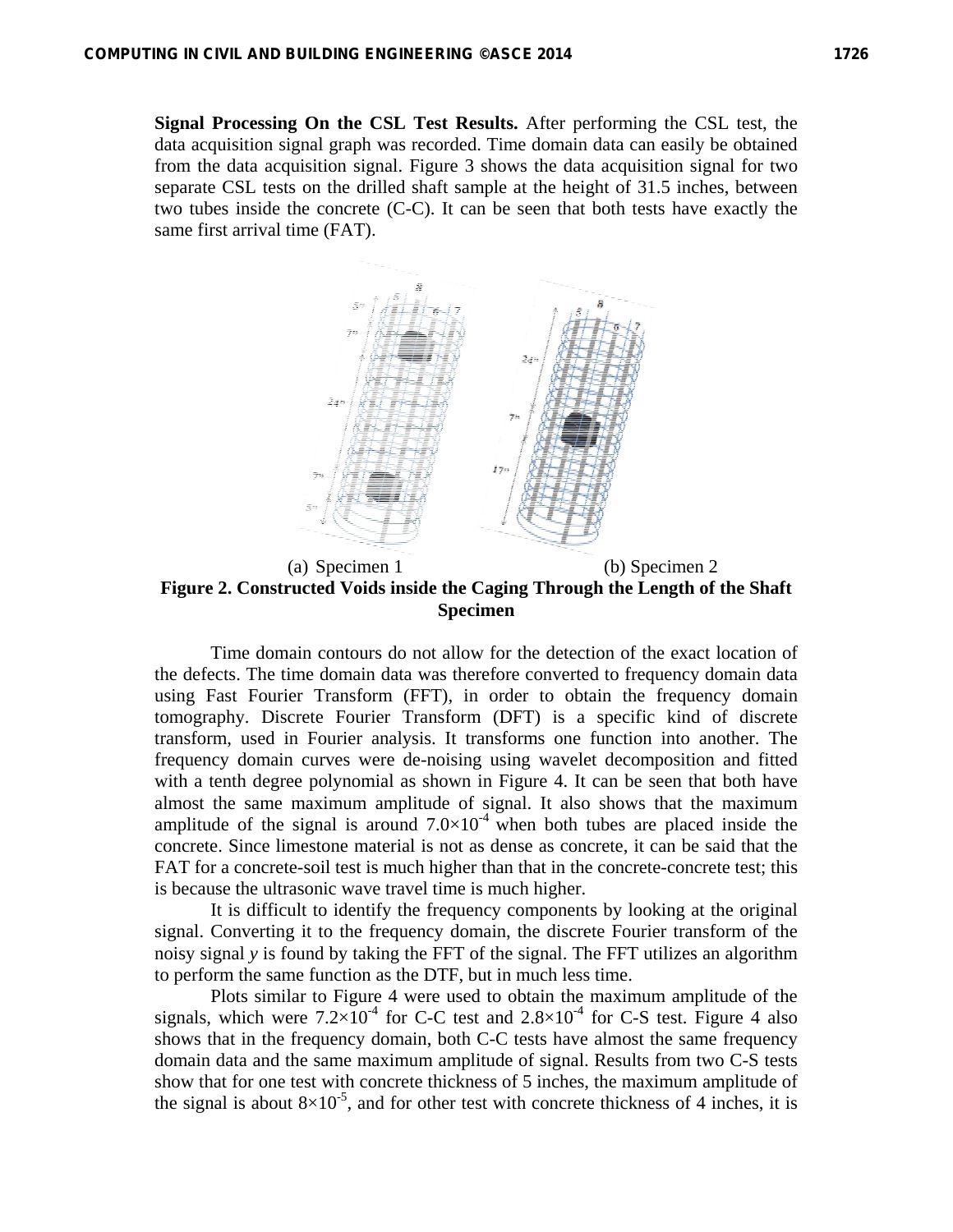$6.5 \times 10^{-5}$ . The concrete thickness can therefore be correlated to the maximum amplitude of the signal. This means that with the change in the concrete thickness due to presence of void inside the cage, the frequency domain and maximum amplitude of the signal will change.



**Figure 4. De-noised and Fitted Frequency Domain Curve (5-6 and 6-7)** 

## **RESULTS AND ANALYSIS**

A three-dimensional tomographic image helps to better evaluate the extent of local defects. Tomography is a mathematical procedure that operates on the measured data where the shaft is modeled as a grid member with each node point assigned as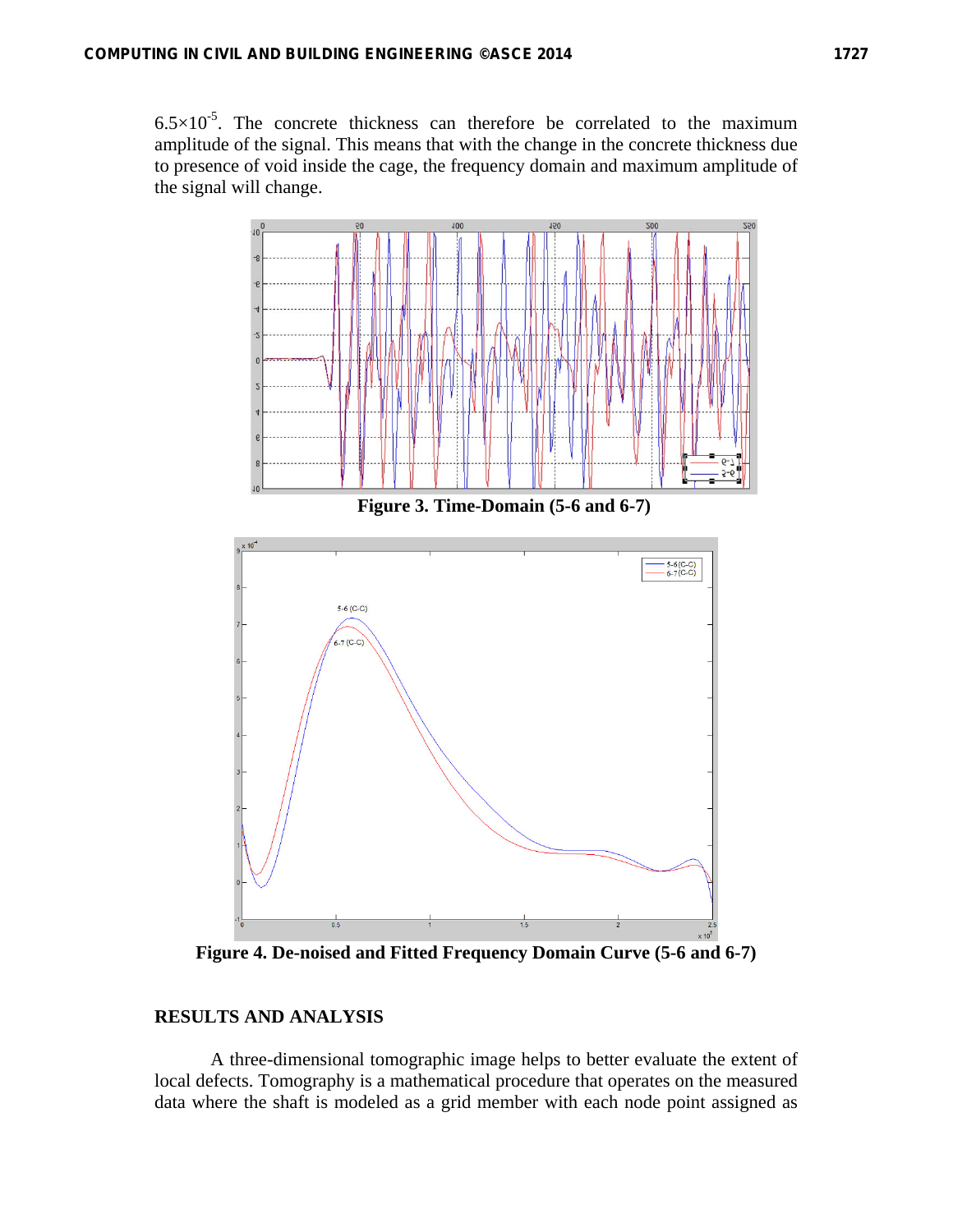one property of the wave. Existing CSL tomographic methods are based on wave speed, which is based on the change in the FAT since the distance between the CSL tubes is known. This study used a new approach of converting the FTA data to frequency data in the tomography method using the FFT of the signal. Each point in the drilled shaft grid is assigned signal frequency amplitude in the FTA method in order to more accurately locate the defect.

The amplitudes of the signals in time and frequency domains were compared to determine which can better identify the void location. Figures 5 and 6 show the result of the test between the inside tubes 5 and 7 in Specimen 1. Figure 5 is time domain tomography and it shows the amplitude of the signal at different points in time. The horizontal axis indicates the length of the shaft, the vertical axis is data points, and the third dimension shown by color indicates the amplitude or voltage of the signal. Low wave speed or FAT indicates concrete with poor quality. It can be seen that the range of signal strength of the signal from 6 volts in areas of uniform concrete, to -8 volts in areas of defects makes the defect location identification a difficult task.

Figure 6 is the frequency domain tomography. In this figure, the horizontal axis indicates the frequency of the signal, the vertical axis is length of the shaft and the third dimension—shown by color contours—indicates the frequency amplitude of the signal. This plot shows the amplitude of the signal at different points in frequency; low frequency amplitude indicates the location of the void. It can be seen that for areas of normal concrete, the frequency amplitude is around  $16\times10^{-4}$ , and this number around the void drops to  $10^{-4}$ . It can be seen that the exact location of the void can be identified using frequency tomography. The major defects in the shaft were at the depth where the frequency amplitude of the signal decreased significantly.

Figures 7 and 8 show the result of the tests between inside tubes 6 and 8 in Specimen 2. Figure 7 shows the time domain tomography and Figure 8 shows the frequency tomography. It can be seen that using frequency tomography, the exact location and size of the defect, while the time domain does not.

### **CONCLUSIONS AND RECOMMENDATIONS**

A method is developed for accurately determining the location of defects in drilled shafts. This method overcomes the limitations and inaccuracies of currently used methods, which rely on the arrival time and wave speed to detect the defects in drilled shaft foundation. The new method is based on a color change in the frequency amplitude of the signal recorded by the receiver probe at the location of defects, and it is named Frequency Tomography Analysis (FTA). The technique has a very good resolution and accurately shows the exact depth location and size of any defect through the length of the drilled shaft. This provides engineers with a technique to improve quality control on the jobsite and to assess the adequacy of the drilled shaft to resist the applied load. Further investigation is recommended in order to study the effect of the vertical alignment of the outside tubes on the accuracy of this method.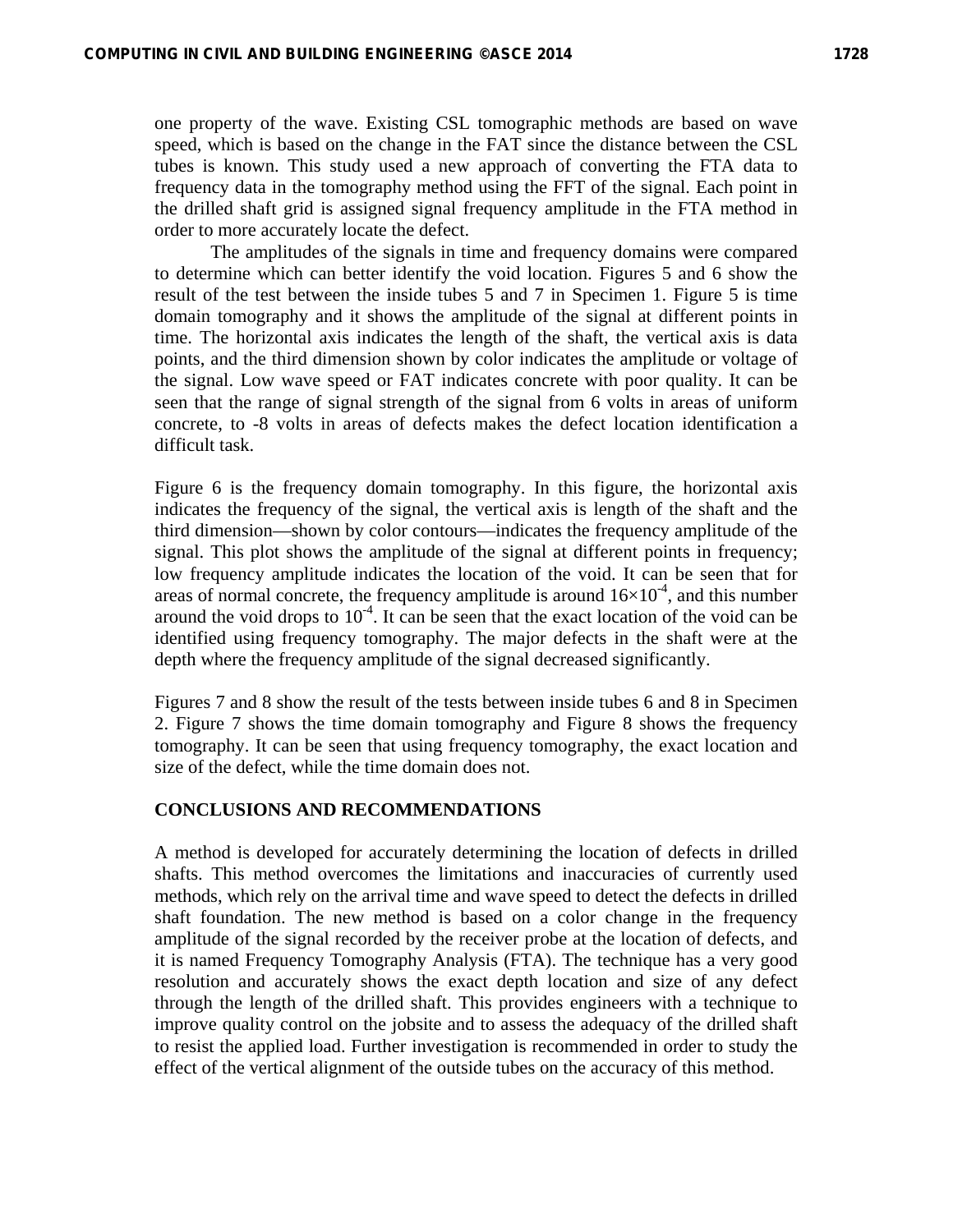

**Figure 5. Time Domain Tomography (Specimen 1)** 



**Figure 6. Frequency Domain Tomography (Specimen 1)**